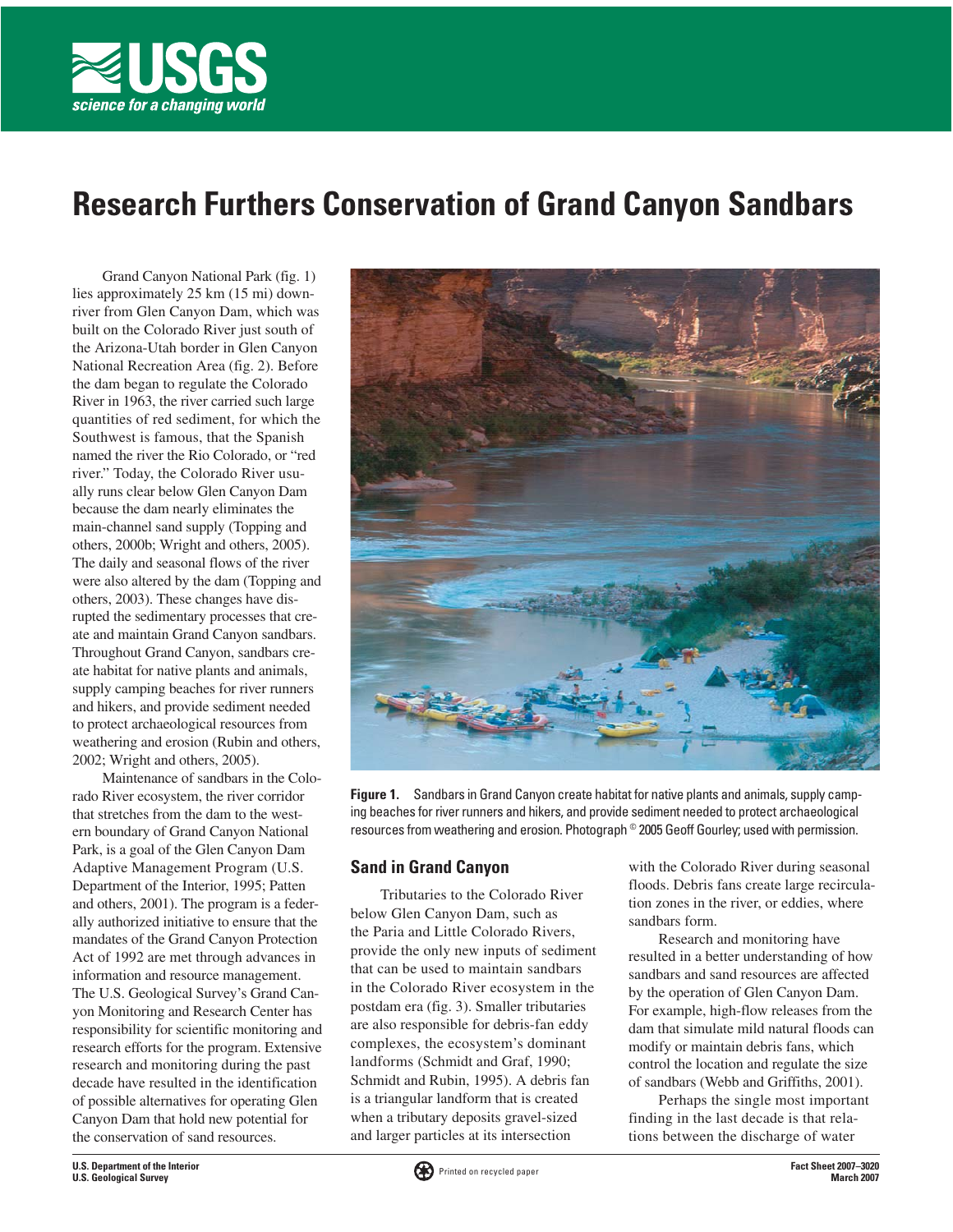

**Figure 2.** The Colorado River ecosystem encompasses the Colorado River corridor from Glen Canyon Dam to the western part of Grand Canyon National Park, where the river empties into Lake Mead. The maintenance of sand resources in the Colorado River ecosystem is a primary goal of the Glen Canyon Dam Adaptive Management Program.



**Figure 3.** The Colorado River several miles downstream from its confluence with the Paria River during a flood. Paria floods dramatically affect sediment and organic loads in the Colorado River (USGS photograph by Theodore Kennedy).

from the dam and sand transport change over time in the Colorado River (Rubin and others, 1998; Topping and others, 1999, 2000a; Rubin and Topping, 2001). Sand on the riverbed becomes finer when tributaries add fine sediment to the river and coarser when higher releases from the dam wash finer sand downstream. These changes in the grain size of sand affect the rate at which sand is transported downstream. As a result of dam operations and decreased sand supply, the Colorado River now typically transports more sand downstream than tributaries supply on a seasonal to annual basis (Topping and others, 2000b; Rubin and others, 2002; Wright and others, 2005). This sediment deficit has resulted in progressive erosion of channel and sandbar deposits from Marble and Grand Canyons since 1963 (Schmidt and others, 2004). This erosion of channel and sandbar deposits has continued despite constraints placed on releases from the dam by the 1996 Record of Decision (Rubin and others, 2002; Schmidt and others, 2004; Wright and others, 2005).

A second important finding is that during the high-flow releases in 1996 and 2000, the primary sources of sand for building high-elevation sandbars were the low-elevation parts of the same sandbars (Andrews and others, 1999; Schmidt, 1999; Hazel and others, 2006) and not sand that had accumulated on the riverbed, as had been hypothesized. During these two experiments, conducted when the Colorado River was relatively sand depleted (Hazel and others, 2006), the erosion of low-elevation sandbars actually resulted in a net reduction in overall sandbar size.

Maintenance of sandbar size requires high-flow releases from the dam to flush sand from the riverbed up onto sandbars (Schmidt and others, 1999). Recent research has shown, however, that tributary-supplied sand does not accumulate on the riverbed over multiyear periods under typical dam conditions (Topping and others, 2000b; Rubin and others, 2002; Wright and others, 2005). Because sand does not accumulate on the riverbed, there is generally insufficient sand available to be transferred from the riverbed to sandbars. This finding holds true even when the quantity of sand supplied by tributaries is above average, which was the case during the late 1990s. Additionally, the lower elevation parts of these eroded sandbars and the adjacent riverbed never fully recovered their former sand volume following the scouring that occurred during the 1996 high-flow release (Schmidt and others, 2004).

These results indicate that high-flow releases conducted under sand-depleted conditions, such as those that existed in 1996, will not successfully sustain sandbar area and volume. As understanding improved following the 1996 and 2000 experiments, scientists and managers focused on the need to strategically time high-flow releases to take advantage of episodic tributary floods that supply new sand to the Colorado River downstream from the dam.

# **The Importance of Tributary Floods**

In November 2004, a high-flow release was timed to follow tributary floods for the first time on the Colorado River (fig. 4). This experiment resulted in an increase in sandbar total area and volume in the upper half of Marble Canyon (Topping and others, 2006). Further downstream, where sand was less abundant, a net transfer of sand out of eddies occurred that was similar to that observed during the 1996 and 2000 experiments (Hazel and others, 2006; Topping and others, 2006). Scientists also confirmed that substantial increases in total eddy-sandbar area and volume are only possible during high-flow releases that follow large tributary floods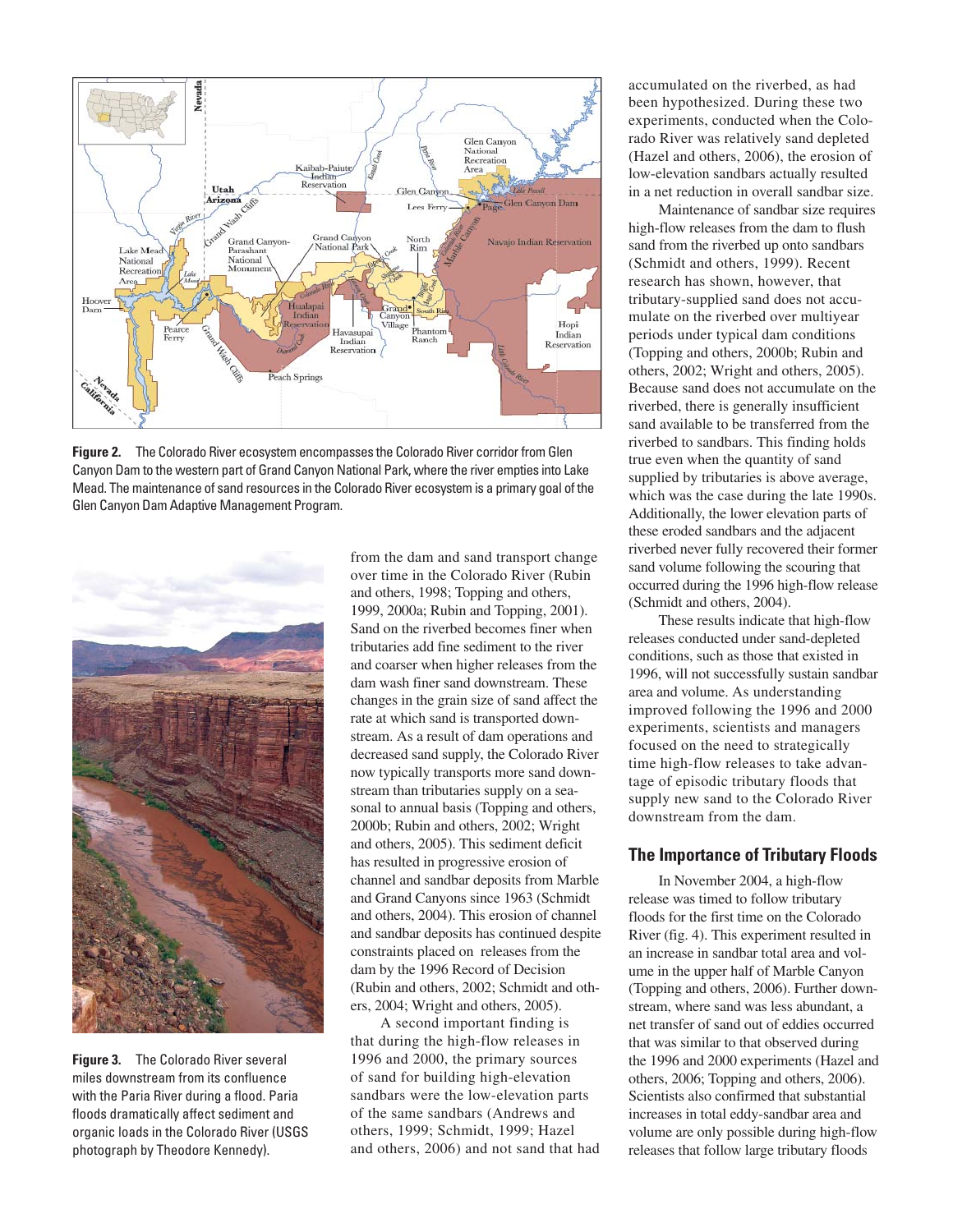that enrich sand supplies in the main channel of the Colorado River (Rubin and others, 2002; Topping and others, 2006). However, more sand will be required than was available during the 2004 experiment (800,000 to 1,000,000 metric tons) to achieve increases in total sandbar area and volume throughout all of Marble and Grand Canyons in the future (Topping and others, 2006).

#### **Preserving Archaeological Sites**

Many archaeological sites found near the Colorado River are buried by windborne sand that helps to preserve these sites over time. Sandbars created by the 2004 experiment increased the windborne transport of sand toward some of these archaeological sites in Grand Canyon (Draut and others, 2005; Draut and Rubin, 2006). Increased sand carried by the wind from restored sandbars may reduce erosion and increase the preservation potential at some archaeological sites.

## **Managing Sand in the Future**

Recent findings suggest that it may be necessary to make more sand available for maintaining and restoring sandbars than is now provided by typical tributary flood events. One possibility is augmenting the sand available from tributaries with sand trapped behind Glen Canyon Dam (Randle and others, 2007). Alternatively, the sand supply might be indirectly increased through the use of short-duration high flows following each average to large tributary input of sand; this approach would move new sand from the riverbed to sandbars before it can be carried downstream (Topping and others, 2006). The effectiveness of this strategy rests on minimizing sand export and sandbar erosion during periods between high flows; however, export and erosion rates are strongly dependent on powerplant release volume and daily release patterns (Wright and others, 2005). Another possibility is constraining dam releases following tributary sand inputs for a period of time until a high-flow release can be carried out; however, constraining daily operations may not be possible during extended periods of above-average runoff into Lake Powell or when the reservoir is near capacity.

*By Theodore S. Melis, David J. Topping, David M. Rubin, and Scott A. Wright* *A*.



*B*.



**Figure 4.** Repeat photographs of a sandbar along the left shore of the Colorado River near river mile 30 shortly before (*A*) and shortly after (*B*) the November 2004 high-flow experiment. Such substantial increases in sandbar volume and area are only possible when high flows are conducted following large tributary inputs of sediment. Photographs provided by Joseph E. Hazel, Jr.; Northern Arizona University.

## **References**

- Andrews, E.D., Johnston, C.E., Schmidt, J.C., and Gonzales, M., 1999, Topographic evolution of sand bars, *in* Webb, R.H., Schmidt, J.C., Marzolf, G.R., and Valdez, R.A., eds., The controlled flood in Grand Canyon: Washington, D.C., American Geophysical Union, Geophysical Monograph Series, v. 110, p. 117–130.
- Draut, A.E., and Rubin, D.M., 2006, Measurements of wind, aeolian sand transport, and precipitation in the Colorado River corridor, Grand Canyon, Arizona – January 2005 to January 2006: U.S. Geological Survey Open-File Report 2006-1188, 88 p. [\[http://pubs.usgs.gov/of/2006/1188/\].](http://pubs.usgs.gov/of/2006/1188)
- Draut, A.E., Rubin, D.M., Dierker, J.L., Fairley, H.C., Griffiths, R.E., Hazel, J.E., Jr., Hunter, R.E., Kohl, K., Leap, L.M., Nials, F.L., Topping, D.J., and Yeatts, M., 2005, Sedimentology and stratigraphy of the Palisades, Lower Comanche, and Arroyo Grande areas of the Colorado River corridor, Grand Canyon, Arizona: U.S. Geological Survey Scientific Investigations Report 2005-5072, 68 p. [\[http://pubs.usgs.](http://pubs.usgs.gov/sir/2005/5072) [gov/sir/2005/5072\].](http://pubs.usgs.gov/sir/2005/5072)
- Hazel, J., Jr., Topping, D.J., Schmidt, J.C., and Kaplinski, M., 2006, Influence of a dam on fine-sediment storage in a canyon river: Journal of Geophysical Research, v. 111, F01025, 16 p.
- Patten, D.T., Harpman, D.A., Voita, M.I., and Randle, T.J., 2001, A managed flood on the Colorado River; background, objectives, design, and implementation: Ecological Applications, v. 11, no. 3, p. 635–643.
- Randle, T.J., Lyons, J.K., Christensen, R.J., and Stephen, R.D., 2007, Colorado River ecosystem sediment augmentation appraisal engineering report: U.S. Bureau of Reclamation, Technical Service Center, Sedimentation and River Hydraulics Group, Denver, Colorado.
- Rubin, D.M., Nelson, J.M., and Topping, D.J., 1998, Relation of inversely graded deposits to suspended-sediment grain-size evolution during the 1996 flood experiment in Grand Canyon: Geology, v. 26, p. 99–102.